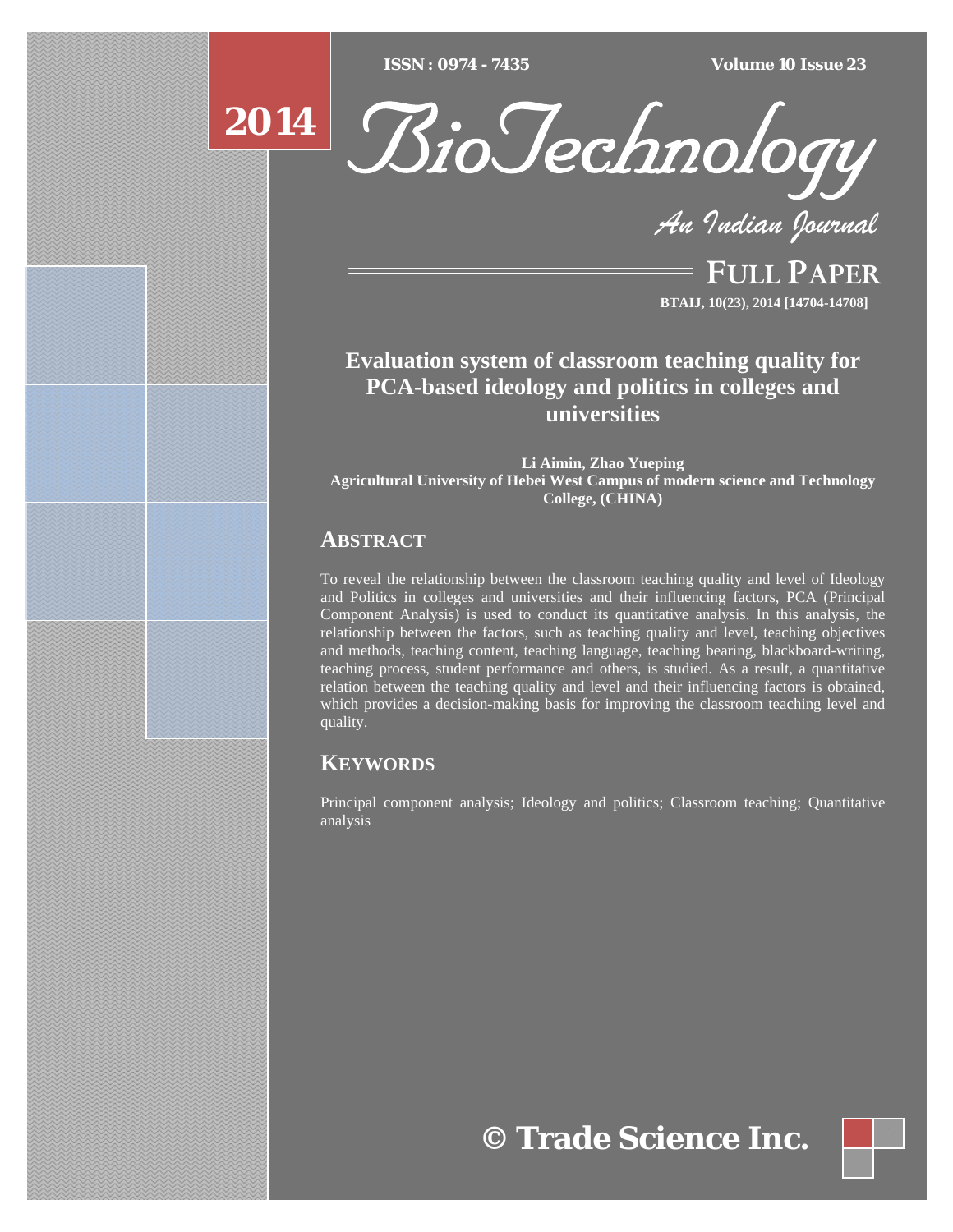#### **INTRODUCTION**

 Since the reform and opening up, the classroom teaching reform of Ideology and Politics Theory is continued and enjoyed great achievements throughout Chinese colleges and universities. However, previous reforms are mostly concentrated on the teaching contents and classroom settings. Nonetheless, the reform related to the evaluation on teaching index system is quite lagging behind. Though teachers engaged in the teaching of Ideology and Politics Theory classroom also attach great importance to the research and summary of teaching experience and methods, weighty research results of classroom teaching evaluation index system are still rare. Hence, it seems extremely important and urgent to explore the new form, new method, new way and new idea of Marxist Ideology and Politics Theory education under new situation.

 Based on the above analysis, the fundamentality to improve the classroom teaching quality and level of Ideology and Politics in colleges and universities is to study the classroom teaching evaluation index and its system. In the form of questionnaire and by means of drawing on others' wisdom and successful experiences, this paper obtains a quantitative relation between the classroom teaching quality of Ideology and Politics and its affecting factors through PCA, which provides a decision-making basis for improving its classroom teaching level and quality.

### **PCA (PRINCIPAL COMPONENT ANALYSIS)**

#### **Basic thought of PCA**

 Principal Component Analysis is to substitute many original variables by finding out several aggregative variables through adopting a dimensionality reduction in mathematics. Therefore, these aggregative variables can replace the information amount of original variables as much as possible, and they are irreverent between each other. The statistics analysis method that changes many variables into several unrelated aggregative ones is called Principal Component Analysis.

#### **Mathematical model of PCA**

For the sample data,  $P$  variables,  $x_1, x_2, \cdots x_p$ , are observed. The digital data matrix of n samples is as follows:

$$
X = \begin{pmatrix} x_{11} & x_{12} & \cdots & x_{1p} \\ x_{21} & x_{22} & \cdots & x_{2p} \\ \vdots & \vdots & \vdots & \vdots \\ x_{n1} & x_{n2} & \cdots & x_{np} \end{pmatrix} = (x_1, x_2, \cdots x_p)
$$

$$
x_j = \begin{pmatrix} x_{1j} \\ x_{2j} \\ \vdots \\ x_{nj} \end{pmatrix}, \quad j = 1, 2, \cdots p
$$

Wherein:

PCA is to aggregate  $\rho$  observed variable into  $\rho$  new variables (aggregative variables), namely

$$
\begin{cases}\nF_1 = a_{11}x_1 + a_{12}x_2 + \dots + a_{1p}x_p \\
F_2 = a_{21}x_1 + a_{22}x_2 + \dots + a_{2p}x_p \\
& \dots \\
F_p = a_{p1}x_1 + a_{p2}x_2 + \dots + a_{pp}x_p\n\end{cases}
$$
\nNamely:

\n
$$
F = \alpha, \quad x_1 \in \alpha, \quad x_2 \in \alpha, \quad x_3 \in \alpha, \quad x_4 \in \alpha, \quad x_5 \in \alpha, \quad x_6 \in \alpha, \quad x_6 \in \alpha, \quad x_7 \in \alpha, \quad x_8 \in \alpha, \quad x_9 \in \alpha, \quad x_9 \in \alpha, \quad x_1 \in \alpha, \quad x_1 \in \alpha, \quad x_2 \in \alpha, \quad x_3 \in \alpha, \quad x_4 \in \alpha, \quad x_5 \in \alpha, \quad x_6 \in \alpha, \quad x_7 \in \alpha, \quad x_8 \in \alpha, \quad x_9 \in \alpha, \quad x_9 \in \alpha, \quad x_1 \in \alpha, \quad x_2 \in \alpha, \quad x_3 \in \alpha, \quad x_4 \in \alpha, \quad x_5 \in \alpha, \quad x_6 \in \alpha, \quad x_7 \in \alpha, \quad x_8 \in \alpha, \quad x_9 \in \alpha, \quad x_9 \in \alpha, \quad x_1 \in \alpha, \quad x_1 \in \alpha, \quad x_2 \in \alpha, \quad x_3 \in \alpha, \quad x_4 \in \alpha, \quad x_1 \in \alpha, \quad x_2 \in \alpha, \quad x_3 \in \alpha, \quad x_4 \in \alpha, \quad x_5 \in \alpha, \quad x_6 \in \alpha, \quad x_7 \in \alpha, \quad x_8 \in \alpha, \quad x_9 \in \alpha, \quad x_9 \in \alpha, \quad x_1 \in \alpha, \quad x_1 \in \alpha, \quad x_2 \in \alpha, \quad x_4 \in \alpha, \quad x_5 \in \alpha, \quad x_6 \in \alpha, \quad x_7 \in \alpha, \quad x_8 \in \alpha, \quad x_9 \in \alpha, \quad x_9 \in \alpha, \quad x_1 \in \alpha, \quad x_1 \in \alpha, \quad x_2 \in \alpha, \quad x_1 \in \alpha, \quad x_2 \in \alpha, \quad x_3 \
$$

$$
F_j = \alpha_{j1}x_1 + \alpha_{j2}x_2 + \dots + \alpha_{jp}x_p
$$

 $j = 1, 2, \dots, p$ 

The models are required to meet the following conditions:

$$
F_i, F_j
$$
 are unrelated  $(i \neq j, i, j = 1, 2, \dots, p)$ 

The variance of  $F_1$  is greater than the variance of  $F_2$ , and the latter is larger than the variance of  $F_3$ . Then we can analogize in order

$$
a_{k1}^{2} + a_{k2}^{2} + \dots + a_{kp}^{2} = 1 \qquad k = 1, 2, \cdots p.
$$

Thus,  $F_1$  is called the first principal component, and  $F_2$  is the second principal component. Similarly, there are  $P$ 

th principal components. Principal component is also known as the main component. Here  $a_{ij}$  is called the principal component coefficient.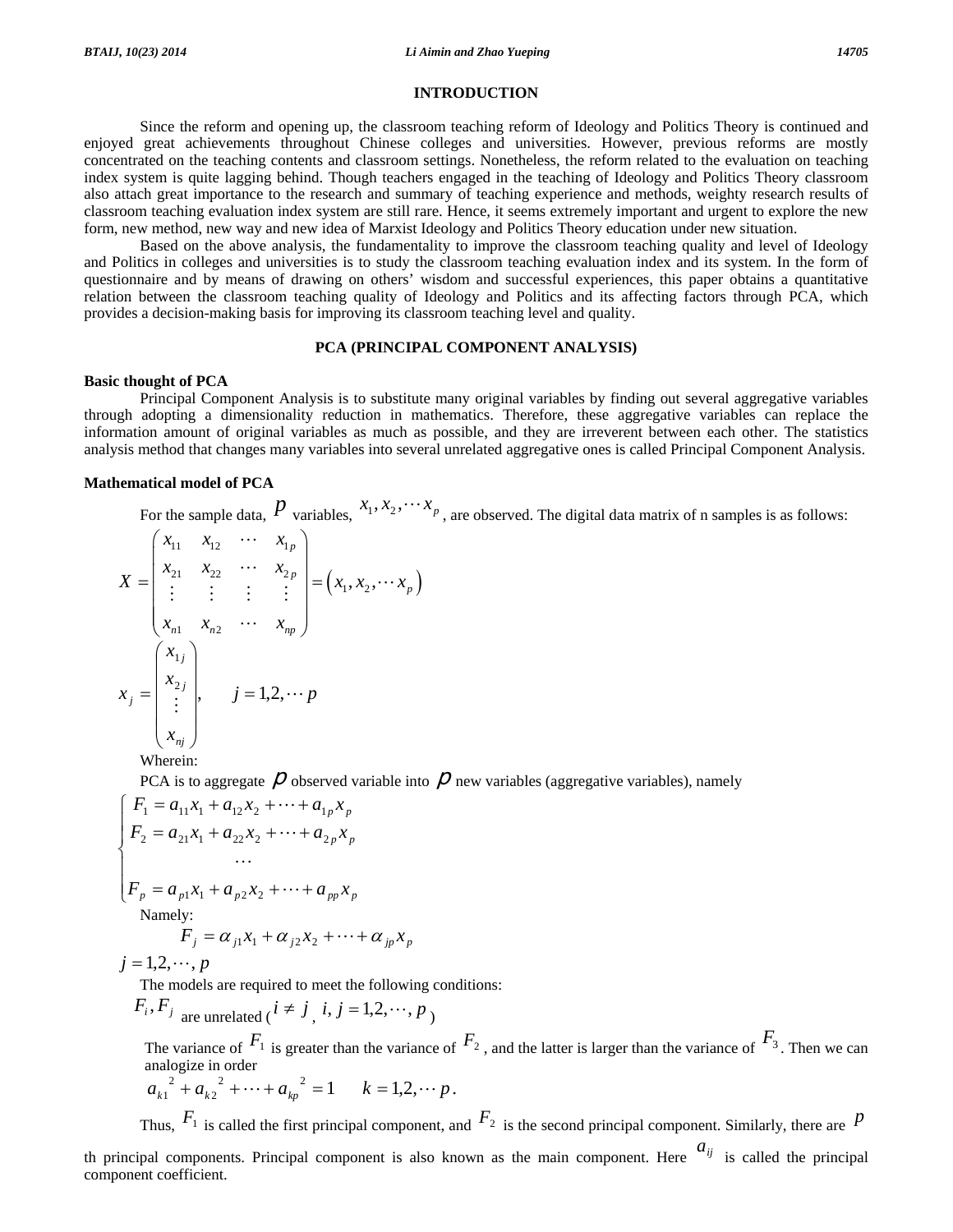The above-described model can be represented as a matrix:

$$
F = A\mathbf{A}
$$
, wherein:  
\n
$$
F = \begin{pmatrix} F_1 \\ F_2 \\ \vdots \\ F_p \end{pmatrix}
$$
  
\n
$$
X = \begin{pmatrix} x_1 \\ x_2 \\ \vdots \\ x_p \end{pmatrix}
$$
  
\n
$$
A = \begin{pmatrix} a_{11} & a_{12} & \cdots & a_{1p} \\ a_{21} & a_{22} & \cdots & a_{2p} \\ \vdots & \vdots & \vdots & \vdots \\ a_{p1} & a_{p2} & \cdots & a_{pp} \end{pmatrix} = \begin{pmatrix} a_1 \\ a_2 \\ \vdots \\ a_p \end{pmatrix}
$$

*A* is called the matrix of the principal component coefficient.

### **RESEARCH OBJECTS AND DATA SOURCES**

 To reveal the relationship between the classroom teaching quality and level of Ideology and Politics in colleges and universities and their influencing factors, the analytical data in the paper is acquired by questionnaire, whose objects include both students and teachers.

### **Basic situation of students**

 There are 60.7% boys and 39.3% girls; 2.4% college students, 25% freshmen in universities, 17.3% fresh graduates, 47% undergraduates in other grades, and 8.3% graduates and doctors; 38.4% students in Humanities and Social Sciences and Management Department, 52.7% students in Engineering, Agriculture and Medicine Department, 0.9% in Arts and Sports, and 8% in other majors; 22.3% communists, 73% Youth League members, 1.4% members of democratic parties, and 3.2% of the mass; 14.5% from big cities, 14.5% students from medium cities, 16.7% from small cities, 15.3% from villages and towns, and 39% in rural areas; 87.3% atheists, 6.7% Buddhists, 1.6% Taoists, 1.2% Muslims, 1.9% Christians, 0.6% Catholics, 0.8 % in other religions. More than 200 people participate in the discussion and interview (28).

### **Basic situation of teachers**

 Seen from the professional structure, teachers in the Humanities and Social Sciences and Management Department and teachers in Engineering, Agriculture and Medicine Department account for 45.9% and 46.1%, respectively; from the age structure, teachers between 25-30, 31-40, 41-50 and over 50 are 27.9%, 35.5%, 23.7% and 12.9%, respectively; from the title structure, there are 19.9%, 29.8%, 32.6% and 17.7% teachers in primary, intermediate, deputy senior, senior titles, respectively; from the political aspect, the communists take up 67.8%, Youth League members are 7.1%, members of democratic parties make up 3.3%, and the mass accounts for 21.8%; from the national property, the Han is 95.2% while 4.8% are minority teachers; from the religious perspective, 6% teachers are religious, wherein 2.5% is Buddhists (29).

 One thousand papers are extracted as the sample questionnaires here, including 200 copies of teachers engaged in Ideology and Politics, and 800 students in colleges and universities.

## **PCA**

#### **Statistical test**

 Set the significance level as 0.05. The selected data is made KMO and Bartlett's Test of Sphericity, whose results are shown in Figure 1:

|                                                  | INWO ANU DARUGU 3 TGSL |        |
|--------------------------------------------------|------------------------|--------|
| Kaiser-Meyer-Olkin Measure of Sampling Adequacy. | .604                   |        |
| Bartlett's Test of                               | Approx. Chi-Square     | 56.843 |
| Sphericity                                       | df                     | -28    |
|                                                  | Sia.                   | .00    |

## KMO and Dartlott's Toot

*F* = *AX* , wherein: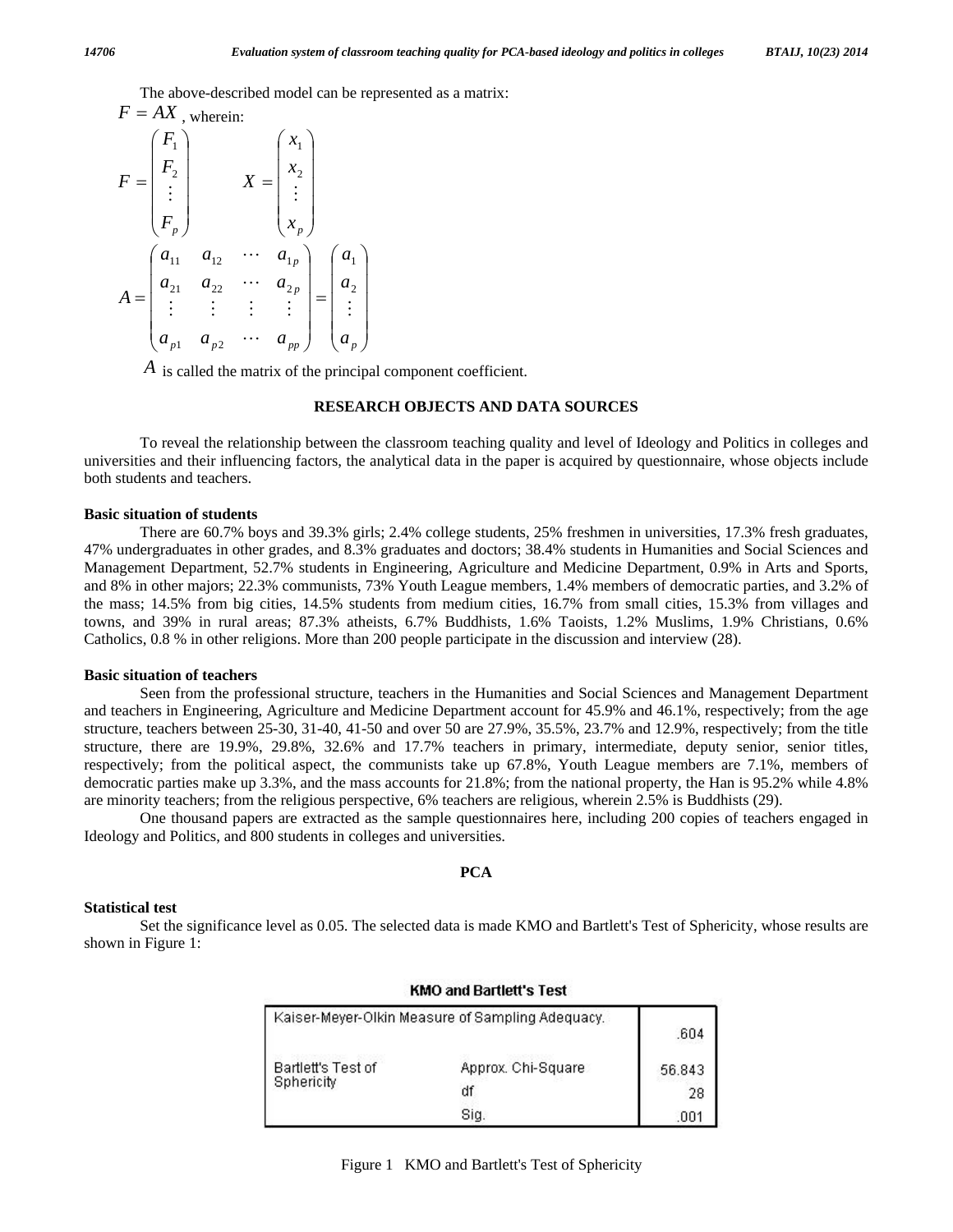As known from Figure 1, the statistics of KMO is 0.604> 0.5, the statistics of Bartlett's Test of Sphericity is 56.843, and the significance probability equals to  $0.001 < 0.05$ . Therefore, the null hypothesis of Bartlett Test of Sphericity is rejected. Hence, the index data affecting the translation capacity are more suitable for PCA.

### **Determination of common factors**

 According to the standards that the eigenvalue is greater than 1 and the cumulative contribution rate is more than 80%, the extraction result of PCA is shown as Figure 2:



Figure 2 Scree Plot

 As known from Figure 2, the eigenvalue curve in Scree Plot Figure appears the turning point at Factor 5. Therefore, the common factor is extracted from the first 5 factors. As seen from Figure 1, among 5 factors with the eigenvalue greater than 1, the first 4 factors have the cumulative contribution rate of 80.571%> 80%. Hence, these 4 factors can reflect the affecting factors of classroom teaching quality of Ideology and Politics well.

| Initial Eigenvalues |            |            | Eigenvalues after extracting 4<br>factors and rotating orthogonally |            |            |  |
|---------------------|------------|------------|---------------------------------------------------------------------|------------|------------|--|
| Eigenvalue          | Proportion | Cumulation | Eigenvalue                                                          | Proportion | Cumulation |  |
| 6.274               | 41.829     | 41.829     | 5.278                                                               | 35.189     | 35.189     |  |
| 2.453               | 16.352     | 58.181     | 2.477                                                               | 16.511     | 51.700     |  |
| 1.834               | 12.227     | 70.408     | 2.462                                                               | 16.413     | 68.112     |  |
| 1.525               | 10.164     | 80.571     | 1.869                                                               | 12.459     | 80.571     |  |
| 1.028               | 6.853      | 87.424     |                                                                     |            |            |  |
| 0.897               | 5.977      | 93.402     |                                                                     |            |            |  |
| 0.362               | 4.415      | 97.816     |                                                                     |            |            |  |
| 0.235               | 2.184      | 100        |                                                                     |            |            |  |

|  | Table 1 Eigenvalues of the Related Matrix R |  |  |  |
|--|---------------------------------------------|--|--|--|
|--|---------------------------------------------|--|--|--|

### **Establishment of factor loading matrix**

The factor loading matrix is calculated by means of varimax rotation, whose result is shown as Table 2 below:

#### Table 2 Factor Loading Matrix

|                                    | Component |                |         |         |
|------------------------------------|-----------|----------------|---------|---------|
|                                    |           | $\overline{2}$ | 3       | 4       |
| Teaching objectives and methods x1 | .926      | $-.084$        | .058    | $-.183$ |
| Teaching content x2                | .914      | $-.197$        | .187    | .204    |
| Teaching language x3               | .906      | .142           | .227    | .059    |
| Teaching bearing x4                | .901      | $-.129$        | .220    | .270    |
| Blackboard-writing x5              | .881      | .359           | .171    | .002    |
| Teaching process x6                | .215      | .888           | .184    | .060    |
| Student performance x7             | $-.437$   | .758           | $-.060$ | .375    |
| Teaching result x8                 | .358      | .562           | $-.277$ | $-.210$ |